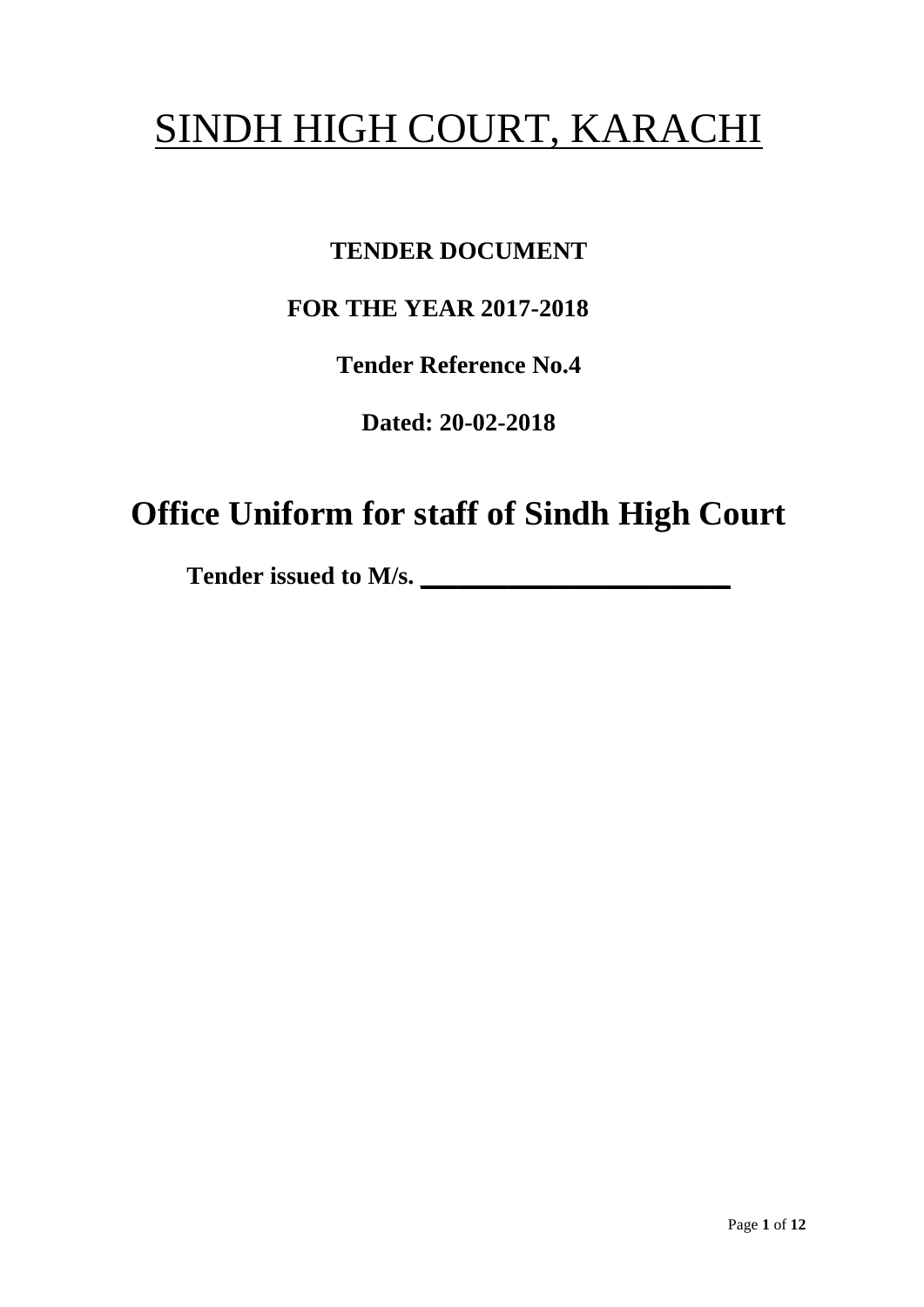### **Contents**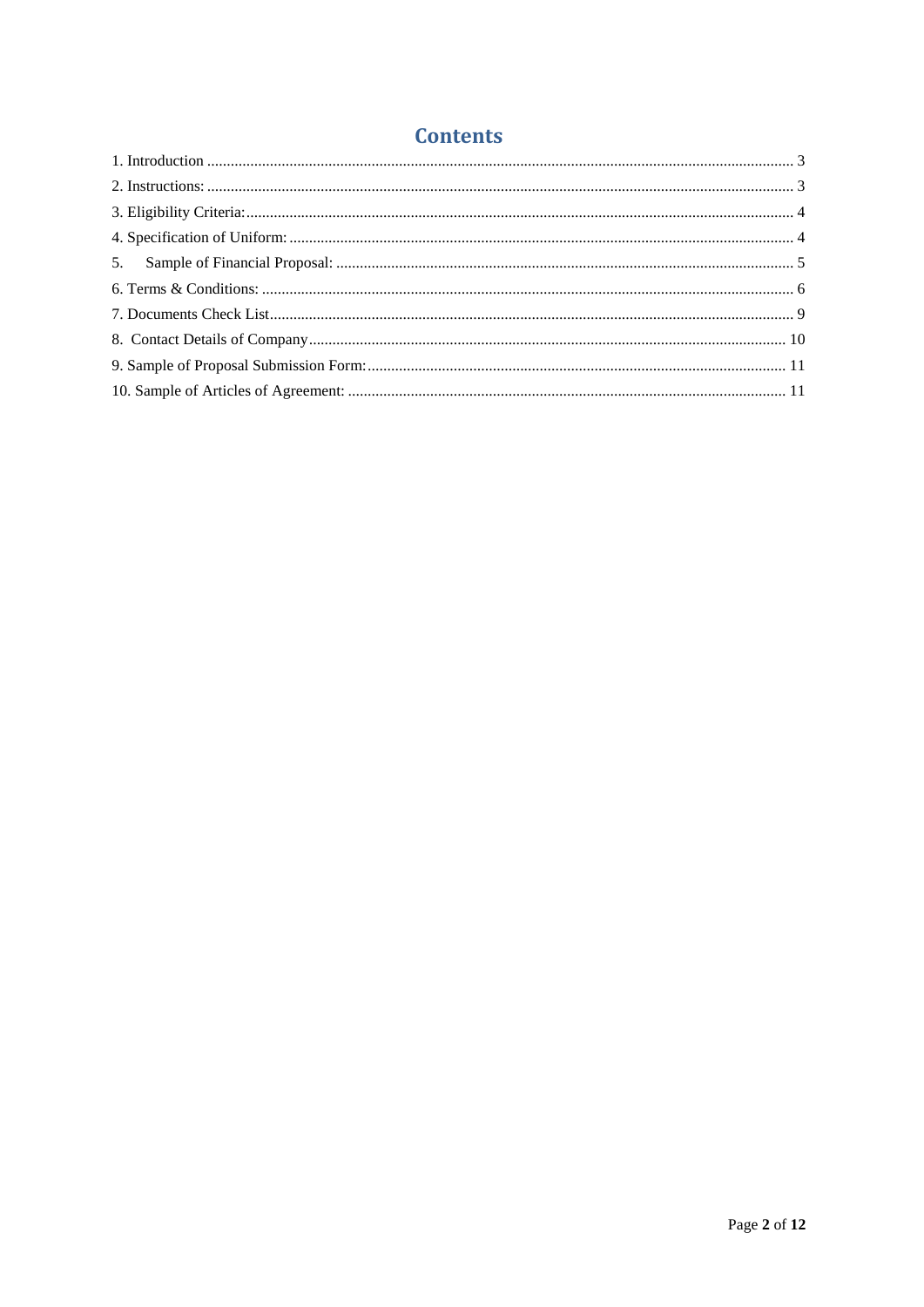### <span id="page-2-0"></span>**1. Introduction**

#### Dear Tenderer:

The **SINDH HIGH COURT (SHC)** is the highest judicial institution of the province of [Sindh.](https://en.wikipedia.org/wiki/Sindh) We are interested to purchase **OFFICE UNIFORM** for the staff members of Sindh High Court, Principal Seat, Karachi, Bench at Sukkur and Circuit Courts at Hyderabad & Larkana on item wise basis, as mentioned in tender document, from your esteemed firm / agency. SHC reserves the right to increase/ decrease the quantities as per requirement in the light of availability of funds, as per rules.

Tender document which includes full details of items and other terms & conditions can be downloaded **free of cost** from [www.sindhhighcourt.gov.pk](http://www.sindhhighcourt.gov.pk/) and [www.spprasindh.gov.pk](http://www.spprasindh.gov.pk/)

You are requested to attach firm / agency profile etc. along with the Tender Document. Financial Proposal should be submitted in sealed envelope.

Please mention "**Tender Number**" at top left corner of the envelope. SHC reserves the right to accept or reject any or all tender(s) or terminate proceedings at any stage in accordance to the rules & regulations framed by SPPRA.

Kindly deposit a Pay Order / Demand Draft of **1% of the offered amount, the Bid Security**, issued in favor of the Registrar, Sindh High Court, Karachi.

#### <span id="page-2-1"></span>**2. Instructions:**

- (a) The Sindh High Court, Karachi (SHC) expects that aspirant vendors should furnish all the required documents to ensure a transparent and genuine presentation. Therefore, it is necessary to fill in the Tender document meticulously and sign & stamp each and every page. **Moreover, attach required supporting documents according to the requirement**.
- (b) It is of utmost important to fill in the Tender Form in writing in ink or type. Do not leave any column/item blank. **If you want to leave the item/column un-answered please, write "Doesn't Apply/Doesn't Arise**'. If you need more space please attach a paper & clearly mention item/column name or number etc. that referred the column/item of the Tender Form.
- (c) Tender document which includes full details of items and other terms & conditions may be downloaded **free of cost** from [www.sindhhighcourt.gov.pk](http://www.sindhhighcourt.gov.pk/) and [www.spprasindh.gov.pk](http://www.spprasindh.gov.pk/)
- (d) The **last date to submit the Tender Document, separate technical & financial proposals in sealed envelopes is 7 th March, 2018 by 11:00 a.m.** in the Office of the Director General (Finance & Accounts), Sindh High Court, Karachi. **The technical proposals will be opened on the same day at 11:30 a.m.** in the presence of representatives who may care to attend. Date and time of opening of financial proposals of technically qualified bids will be communicated to successful bidders in advance.
- (e) **Bid Security of 1% of total charges** will be deposited along with Tender Document in shape of PAY ORDER / DEMAND DRAFT only in the name of Registrar, Sindh High Court, Karachi, Karachi.
	- (f) Should you need further any assistance / guidance please feel free to contact with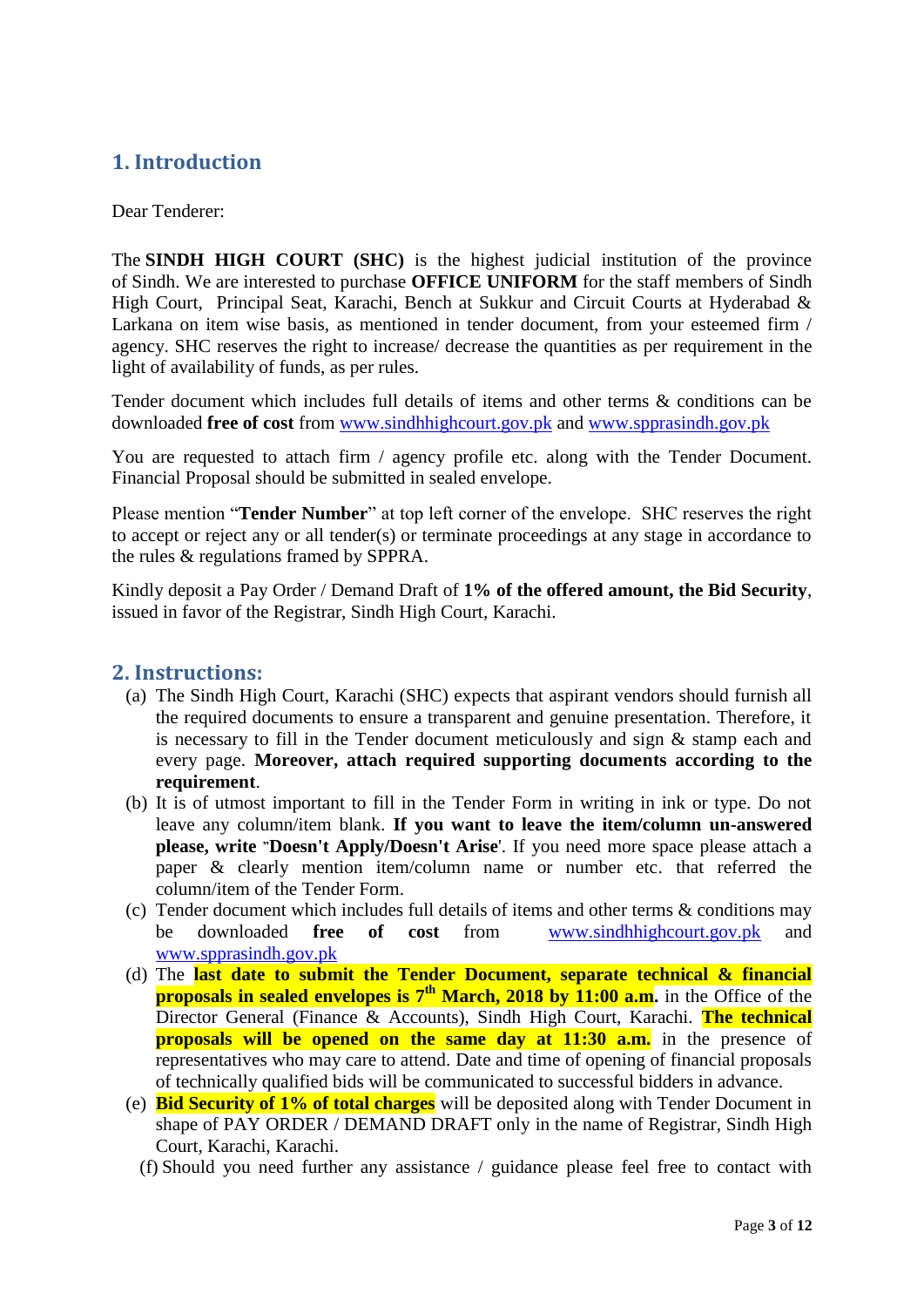<span id="page-3-0"></span>

|  | 3. Eligibility Criteria: |  |
|--|--------------------------|--|

| S.No.                   | <b>Eligibility Criteria</b>                                                                                                                                      | <b>Requirement</b> |
|-------------------------|------------------------------------------------------------------------------------------------------------------------------------------------------------------|--------------------|
|                         | Profile of company/firm along with relevant documents                                                                                                            | Mandatory          |
| 2                       | Sales Tax/ SRB Registration (copy required)                                                                                                                      | Mandatory          |
| 3                       | Income Tax Registration (copy required)                                                                                                                          | Mandatory          |
| $\overline{4}$          | Copies of at least three (03) purchase orders of similar nature during<br>the last three years along with Completion Certificate for the work<br>completed.      | Mandatory          |
| $\overline{\mathbf{S}}$ | Undertaking on judicial stamp paper that firm has never been<br>blacklisted by any government semi government, autonomous and<br>stated owned organization.      | Mandatory          |
| 6                       | Average Financial turnover of at least Rs. 0.5 million per annum<br>during the last three years. (financial statement or bank statement or<br>both are required) | Mandatory          |

All the above mentioned eligibility criteria have been thoroughly read  $\&$ understood and the required documents have been attached as we understand that in the case of non-compliance of eligibility criteria, our technical proposal would not be considered.

| Name:               |  |
|---------------------|--|
|                     |  |
| <b>Designation:</b> |  |
|                     |  |
| Signature & stamp   |  |
|                     |  |
| <b>Cell No</b>      |  |
|                     |  |

#### <span id="page-3-1"></span>**4. Specification of Uniform:**

| S.No | <b>Title of Post</b> | <b>Number</b> | <b>Description of Uniform</b>                      |
|------|----------------------|---------------|----------------------------------------------------|
|      |                      | of Post       |                                                    |
|      | Hawaldar             | 64            | One Dark Blue Sherwani with Golden Ribbon Work.    |
|      |                      |               | Two White Shalwar Kameez Suit (wash & wear).       |
|      |                      |               | One pair of Black Shoes with Black Socks.          |
| 2    | Naib Qasid           | 166           | One White Sherwani with shoulders badges etc.<br>٠ |
|      |                      |               | Two White Shalwar Kameez Suit (wash & wear).       |
|      |                      |               | One pair of Black Shoes with Black Socks.<br>٠     |
|      |                      |               |                                                    |
|      |                      |               |                                                    |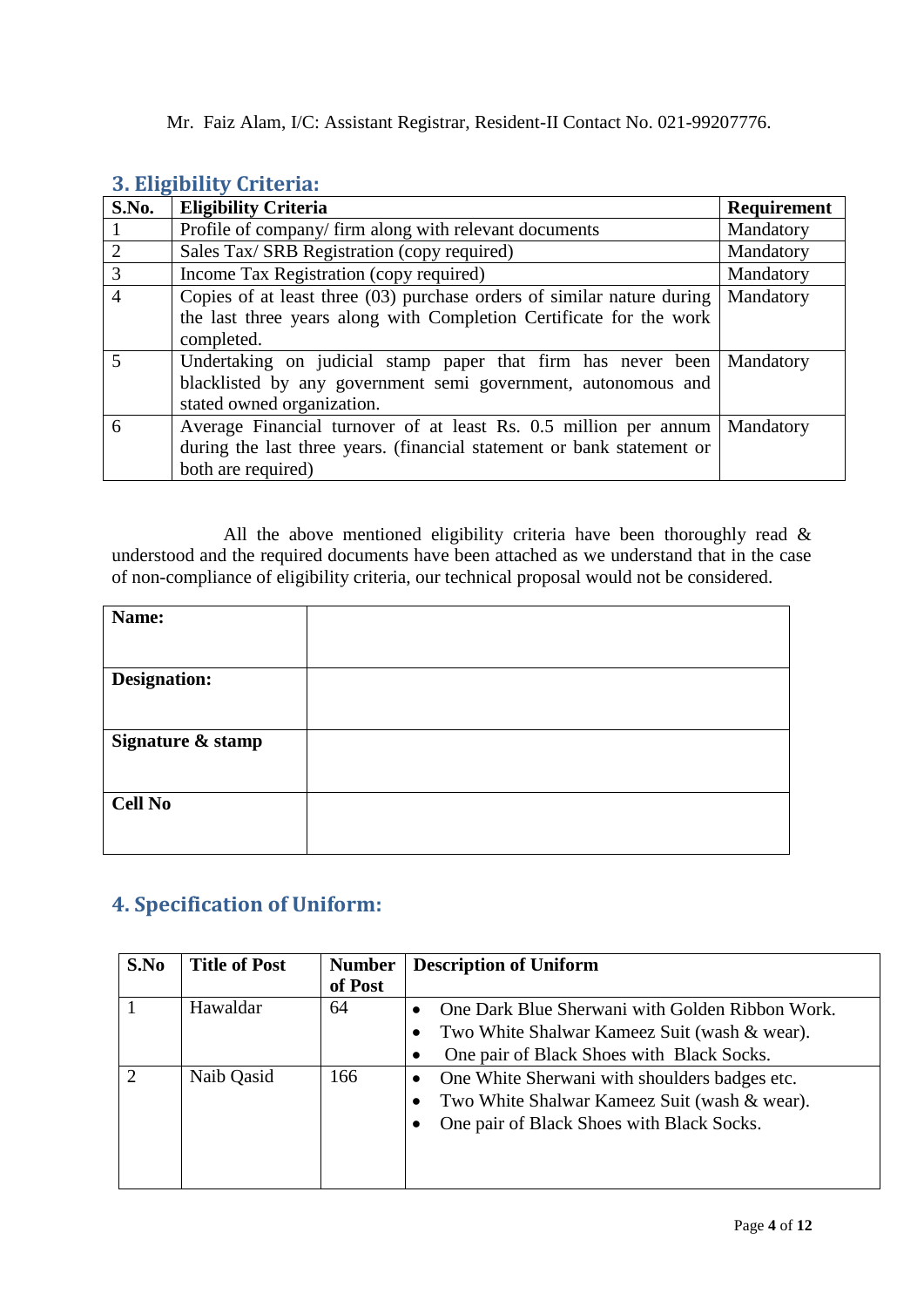| 3              | Driver           | 65 | Peak<br>White<br>Bush<br>Safari<br>Suit<br>with<br>Two<br>$\bullet$<br>Cap (Monogram)/ Shoulder Badges etc.<br>One pair of Black Shoes with Black Socks. |  |
|----------------|------------------|----|----------------------------------------------------------------------------------------------------------------------------------------------------------|--|
| $\overline{4}$ | <b>Building</b>  | 01 | Two White Shalwar Kameez (wash & wear).<br>$\bullet$                                                                                                     |  |
|                | Supervisor       |    | One pair of Black Shoes with Black Socks.<br>$\bullet$                                                                                                   |  |
| 5              | Chowkidars       | 58 | Two Malasia Shalwar Kameez.<br>$\bullet$                                                                                                                 |  |
|                |                  |    | One pair of Black Shoes with Black Socks.<br>$\bullet$                                                                                                   |  |
| 6              | Farashes         | 86 | Two Malasia Shalwar Kameez.<br>$\bullet$                                                                                                                 |  |
|                |                  |    | One pair of Black Shoes with Black Socks.<br>$\bullet$                                                                                                   |  |
| 7              | Gardeners<br>and | 33 | Two Malasia Shalwar Kameez.<br>$\bullet$                                                                                                                 |  |
|                | Gardener         |    | One pair of Black Shoes with Black Socks.<br>$\bullet$                                                                                                   |  |
|                | Supervisor       |    |                                                                                                                                                          |  |
| 8              | Sanitary         | 59 | Two Malasia Shalwar Kameez.<br>$\bullet$                                                                                                                 |  |
|                | Worker           |    | One pair of Black Shoes with Black Socks.                                                                                                                |  |
| 9              | Tea Room Staff   | 13 | Two White Safari Suit.<br>$\bullet$                                                                                                                      |  |
|                |                  |    | One pair of Black Shoes with Black Socks.                                                                                                                |  |
| 10             | Bearer           | 01 | Two White Safari Suit.<br>$\bullet$                                                                                                                      |  |
|                |                  |    | One pair of Black Shoes with Black Socks.                                                                                                                |  |

## <span id="page-4-0"></span>**5. Sample of Financial Proposal:**

Financial Proposals will be evaluated on **item wise basis**. Bidders are allowed to quote for **all or selected item (s)**. In case of same lower price, bidder with lowest price & highest quality may be considered, as per rules.

| S.No.          | <b>Particulars</b>                                        | <b>Unit Price of</b> |
|----------------|-----------------------------------------------------------|----------------------|
|                |                                                           | inclusive of all     |
|                |                                                           | taxes                |
| $\mathbf{1}$   | <b>Black Shoes</b>                                        |                      |
|                | (Bata/Service/English/Faisalabadi or equivalent/ superior |                      |
|                | quality                                                   |                      |
| $\overline{2}$ | <b>Black Socks</b>                                        |                      |
|                | (Bata, Service, Dowson or equivalent/superior quality)    |                      |
| 3              | Fabric White Shalwar Kameez wash & wear (unstitch)        |                      |
|                | per meter                                                 |                      |
|                | Gul Ahmed/Al-Karam or equivalent/superior quality         |                      |
| $\overline{4}$ | Fabric Malasia Shalwar Kameez (unstitch) per meter        |                      |
|                | Gul Ahmed/Al-Karam or equivalent/superior quality         |                      |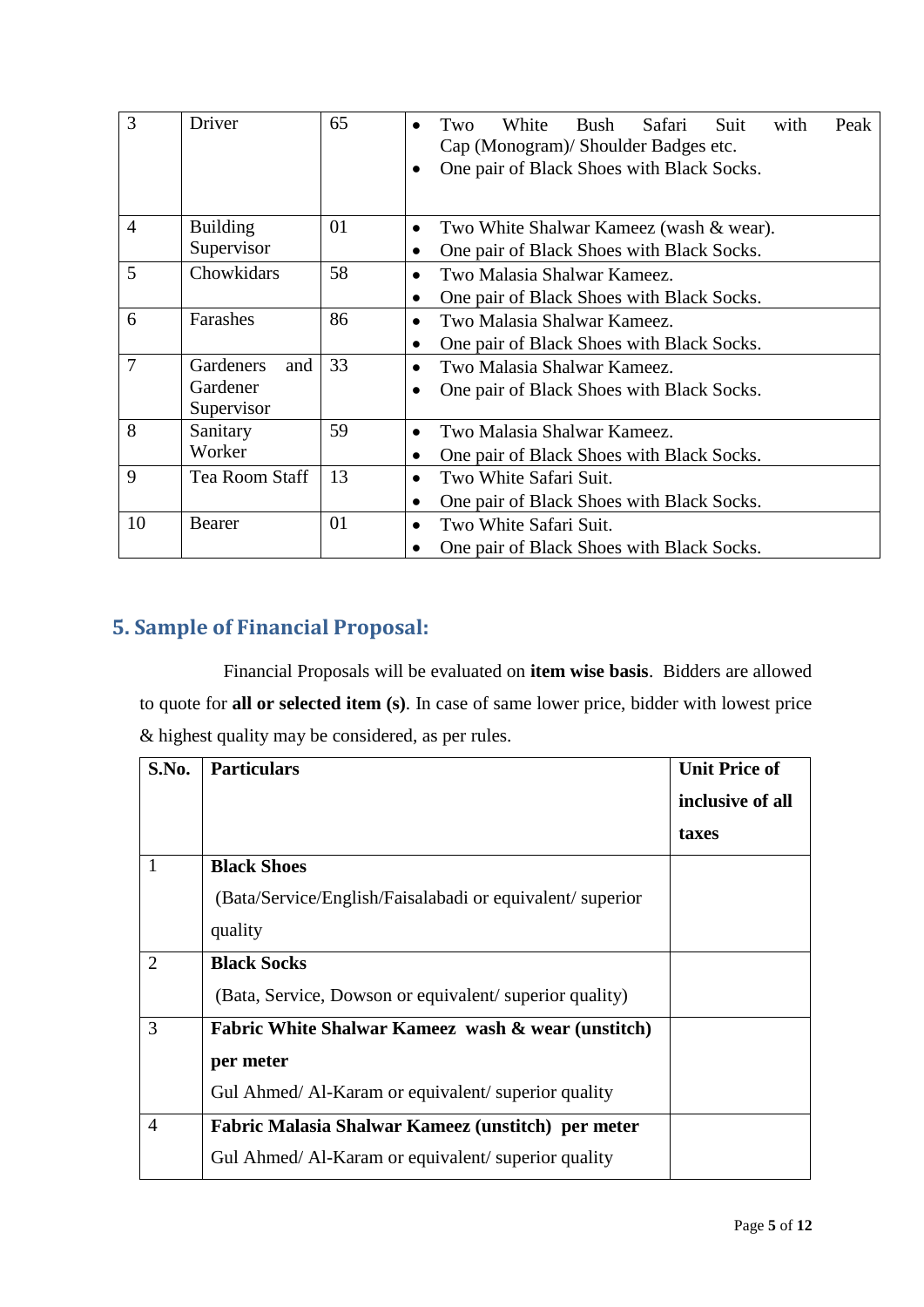| 5  | Fabric Dark Blue Sherwani (unstitch) per meter          |  |
|----|---------------------------------------------------------|--|
|    | Lawerance Pur/ Gul Ahmed/ Al-Karam or equivalent/       |  |
|    | superior quality                                        |  |
| 6  | Fabric White Sherwani (unstitch) per meter              |  |
|    | Lawerance Pur/ Gul Ahmed/ Al-Karam or equivalent/       |  |
|    | superior quality                                        |  |
| 7  | Fabric White Bush Safari Suit (unstitch) per meter      |  |
|    | Gul Ahmed/Al-Karam or equivalent/ superior quality      |  |
| 8  | Fabric White Safari Suit (unstitch) per meter           |  |
|    | Gul Ahmed/Al-Karam or equivalent/ superior quality      |  |
| 9  | <b>White Peak Cap for Drivers</b>                       |  |
|    | (as per sample)                                         |  |
| 10 | <b>Stitching Charges for Shalwar Kameez</b>             |  |
|    | Single stitching, imported fusing, full over lock, fine |  |
|    | finishing                                               |  |
| 11 | <b>Stitching Charges for Sherwani for Hawaldar</b>      |  |
|    | (Golden Ribbon Work)                                    |  |
|    | Single stitching, imported fusing, full over lock, fine |  |
|    | finishing                                               |  |
| 12 | <b>Stitching Charges for Sherwani for Naib Qasid</b>    |  |
|    | (with shoulders & badges)                               |  |
|    | Single stitching, imported fusing, full over lock, fine |  |
|    | finishing                                               |  |
| 13 | <b>Stitching Charges for Safari Suit</b>                |  |
|    | Single stitching, imported fusing, full over lock, fine |  |
|    | finishing                                               |  |

### <span id="page-5-0"></span>**6. Terms & Conditions:**

- 1. **Bidding Method**: Single Stage-Two Envelopes method will be adopted for bidding process as per SPPRA Rules.
- 2. **Company Profile:** Company Profile along with relevant documents be attached with this document.
- 3. **Validity Period:** The procurement contract will be awarded within bid **validity period i.e. 90 days** as per SPRRA Rules.
- 4. **Issuance of Purchase Order**: Purchase Order shall be issued from the office of the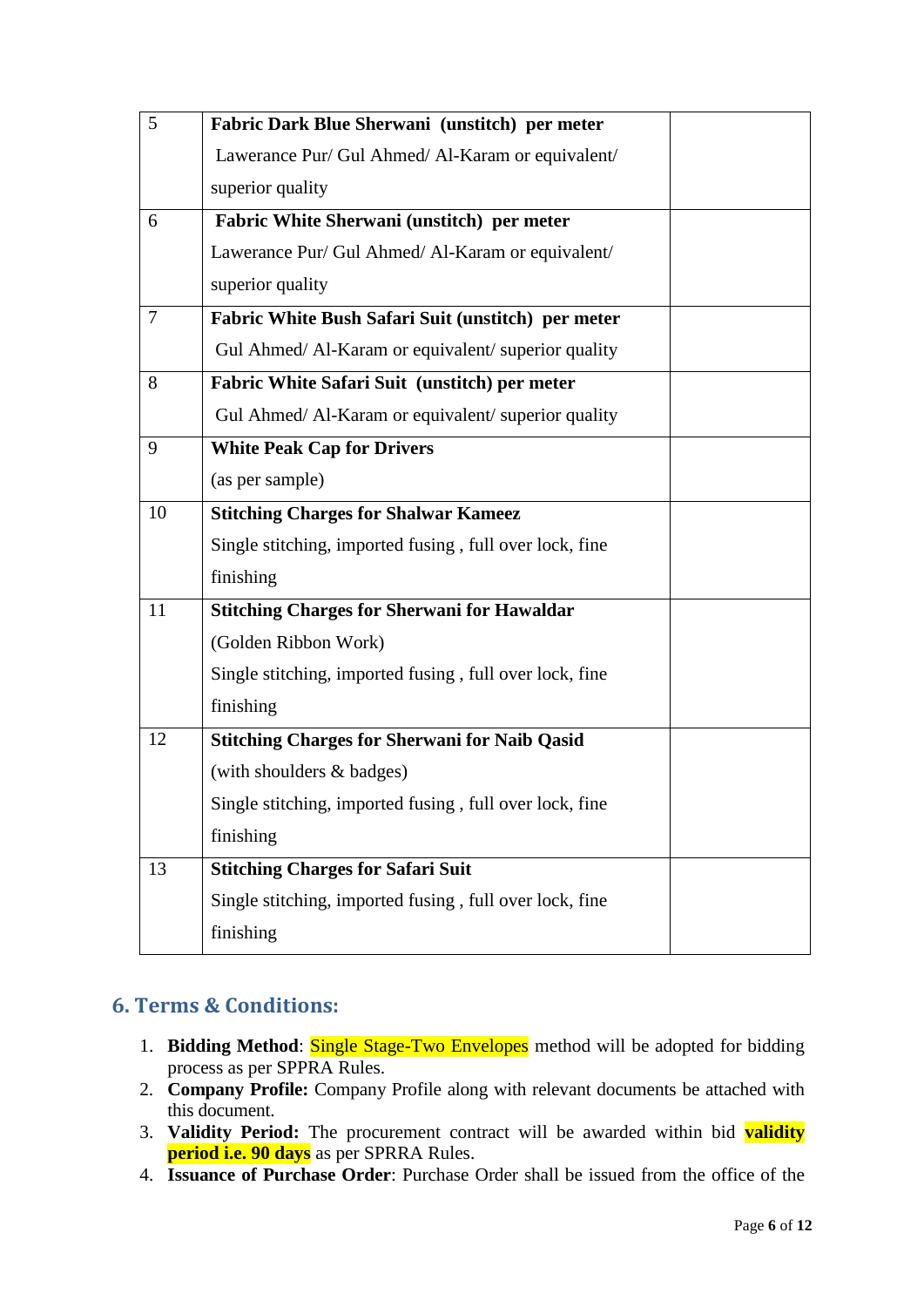Assistant Registrar (Resident-II) of Sindh High Court.

- 5. **Receiving/Acceptance of Purchase Order:** The vendor will sign the copy of the Purchase Order as acknowledgement.
- 6. **Time of Delivery of Good:** The delivery should be made by the supplier at the store of Sindh High Court within 15 days of issuance of purchase order.
- 7. **Delayed Delivery:** 2% penalty of the total amount will be imposed per day for which the company/firm/agency failed to deliver within the delivery/execution period.
- 8. **Inspection:** Physical inspection will be carried out by Assistant Registrar, Resident-II Branch of SHC. Ordered material is subject to final inspection at the time of delivery.
- 9. **Quantity Delivered:** Competent Authority reserves the right to increase/decrease the quantity as per requirement and availability of funds, as per rules.
- 10. **Condition of Goods**: All items must meet in all respects with the specifications & conditions of the Order and must be in good condition & conform to the best industrial quality standards; otherwise they will be liable to be rejected as per rules.
- 11. **Rejection of Goods:** We reserve the right to cancel any or all the items if material is not in accordance with our specification or if the delivery is delayed.
- 12. **Disclosure of Confidential Script/Material:** All rights reserve with the SHC and no information either in written/electronic media/copying form should be disseminated without the permission of the authority.
- 13. **Submission of Bills/Invoices:** Invoice/bill, Purchase Order & Delivery Challan should be submitted in the office of Assistant Registrar (Resident-II) of Sindh High Court.
- 14. **Bid Security:** All bids must be accompanied by an earnest money/ security of **1% of total bid amount**. The bid security of unsuccessful bidder will be released by SHC after award of work or after expiry of bid validity period as per rules.
- 15. **Price / Rate:** Price / rate must be quoted on Bill of Quantity Form only and submitted in sealed envelope. Price/ rate shall include all taxes, duties, levies, charges, insurance, freight, transportation etc. All currency in the proposal shall be quoted in Pakistani Rupees (PKR). The Bid prices and rates are fixed during contract and under no circumstance shall any contractor be entitled to claim enhanced rates for any item in this contract.
- 16. **Resolution of Differences:** In case of any difference or dispute arises between the parties, the same shall be dealt with as per rules.
- 17. **Rules, Regulations & Policies:** All rules, regulations and policies will be governed in accordance to the SPPRA.
- 18. **General Sales Tax:** General Sales Tax will be paid on applicable items only by the company/firm/agency.
- 19. **Rights:** SHC reserve the right to accept or reject any or all tender(s) or terminate proceedings at any stage in accordance to the rules & regulations framed by SPPRA.
- 20. **Mistakes in Calculation:** The contractor/ supplier will be liable for any mistakes in calculation of price/ rate and amount and shall be liable to suffer the loss arises at any stage of contract, due to mistakes in calculation or tax rates.
- 21. **Government tax(es), levi(es) and charges(s)**: All Government taxes (including Income tax and stamp duty), levies and charges will be charged as per applicable rates / denomination of Purchase / Work Order.
- 22. **Stamp Duty**: Stamp duty will be levied as per rules.
- 23. **Other**: SSPRA Rules will be followed for all other terms and conditions not specified/ mentioned/ ambiguous in this tender document. Kindly read SPPRA Rules available on [www.spprasindh.gov.pk](http://www.spprasindh.gov.pk/) for further details.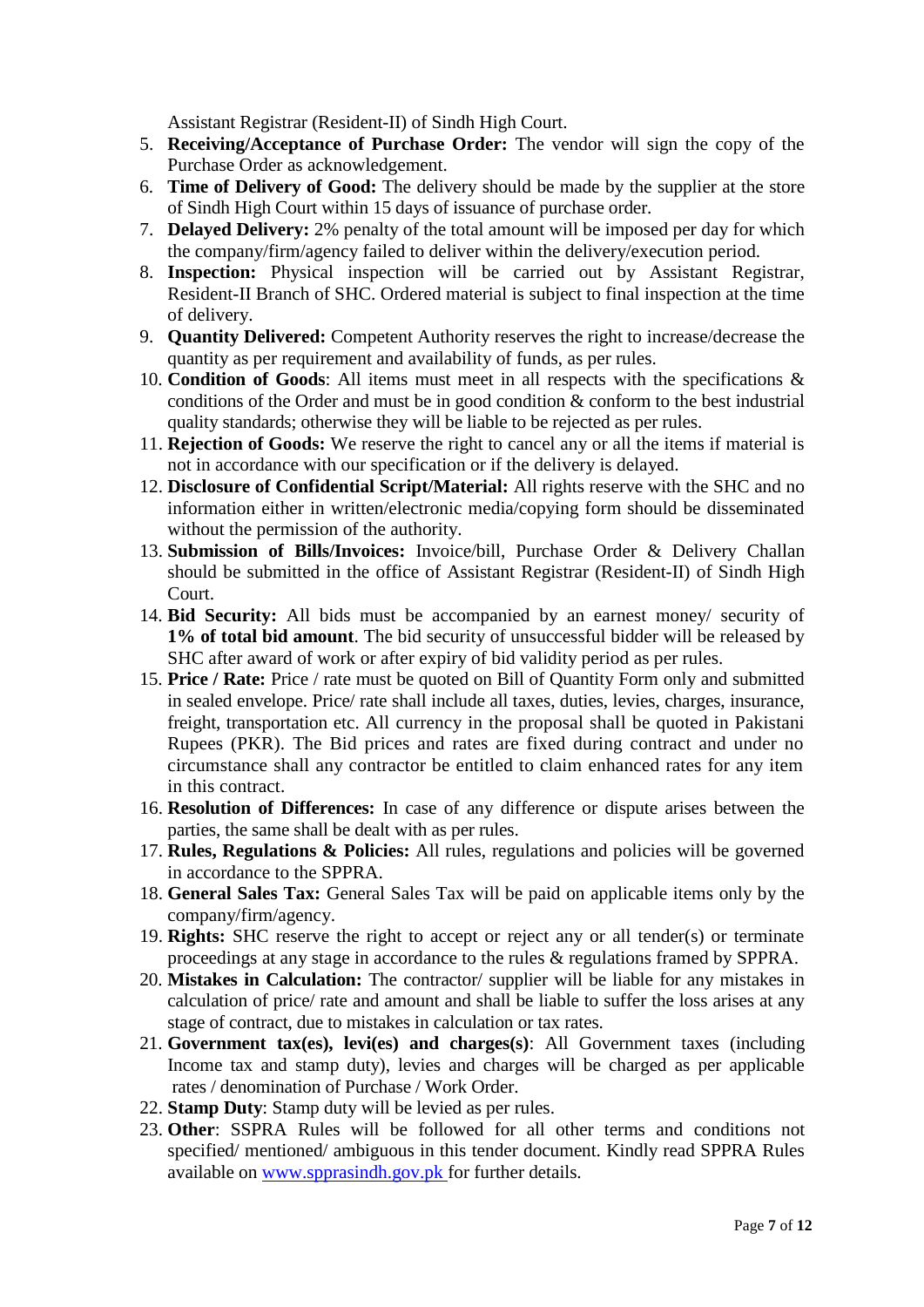It is hereby certified that the terms and conditions have been read, agreed upon and signed.

| Name:               |  |
|---------------------|--|
|                     |  |
|                     |  |
| <b>Designation:</b> |  |
|                     |  |
|                     |  |
| Signature & stamp   |  |
|                     |  |
|                     |  |
| <b>Cell No</b>      |  |
|                     |  |

It is hereby certified that the terms and conditions have been read, agreed upon and signed.

| M/s.                       |  |
|----------------------------|--|
| Year of Establishment      |  |
| Name of contact Person     |  |
| Address                    |  |
| Sales Tax Registration No. |  |
| National Tax No.           |  |
| Mobile No.                 |  |
| Telephone No.              |  |
| Fax No.                    |  |
| E-mail                     |  |
| Banker's Name and Contact  |  |
| Details                    |  |

Stamp & Signature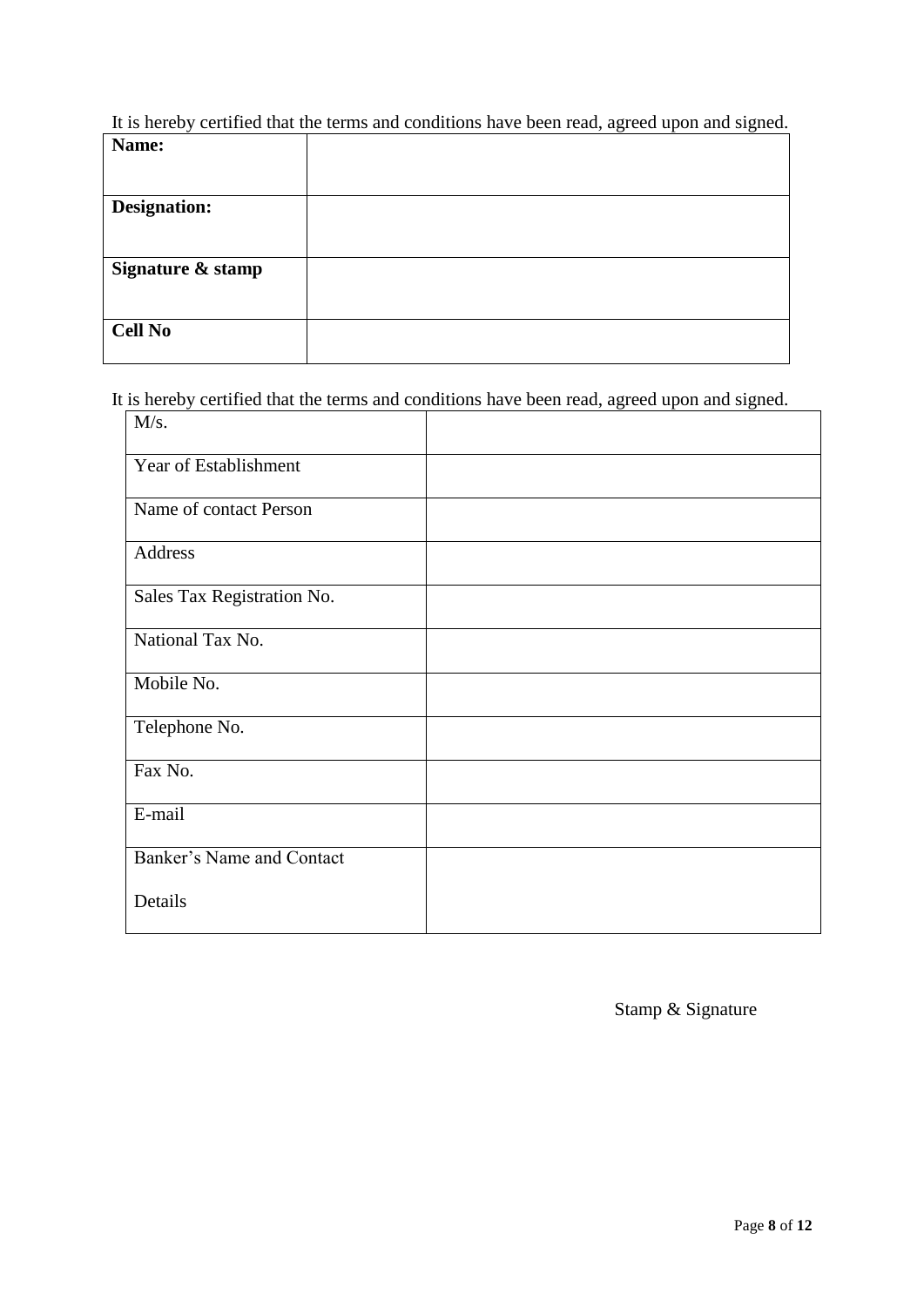| S.No           | <b>Description</b>                            | Yes/No |
|----------------|-----------------------------------------------|--------|
|                |                                               |        |
| $\mathbf{1}$   | <b>Company Profile</b>                        |        |
| $\overline{2}$ | Copy of Sales Tax/ SRB Registration           |        |
| $\overline{3}$ | Copy of Income Tax Registration               |        |
| $\overline{4}$ | Copies of Purchase Orders of similar nature   |        |
| 5              | Undertaking on judicial stamp paper           |        |
| 6              | <b>Financial Statements</b>                   |        |
| $\overline{7}$ | <b>Bank Statements</b>                        |        |
| 8              | <b>Bid Security</b>                           |        |
| 9              | Pictures or samples                           |        |
| 10             | Completely filled $&$ signed tender documents |        |

### <span id="page-8-0"></span>**7. Documents Check List**

All the above mentioned documents/ requirements have been furnished and placed in file with the above mentioned sequence  $\&$  separators.

| Name:               |  |
|---------------------|--|
|                     |  |
| <b>Designation:</b> |  |
|                     |  |
| Signature & stamp   |  |
|                     |  |
| <b>Cell No</b>      |  |
|                     |  |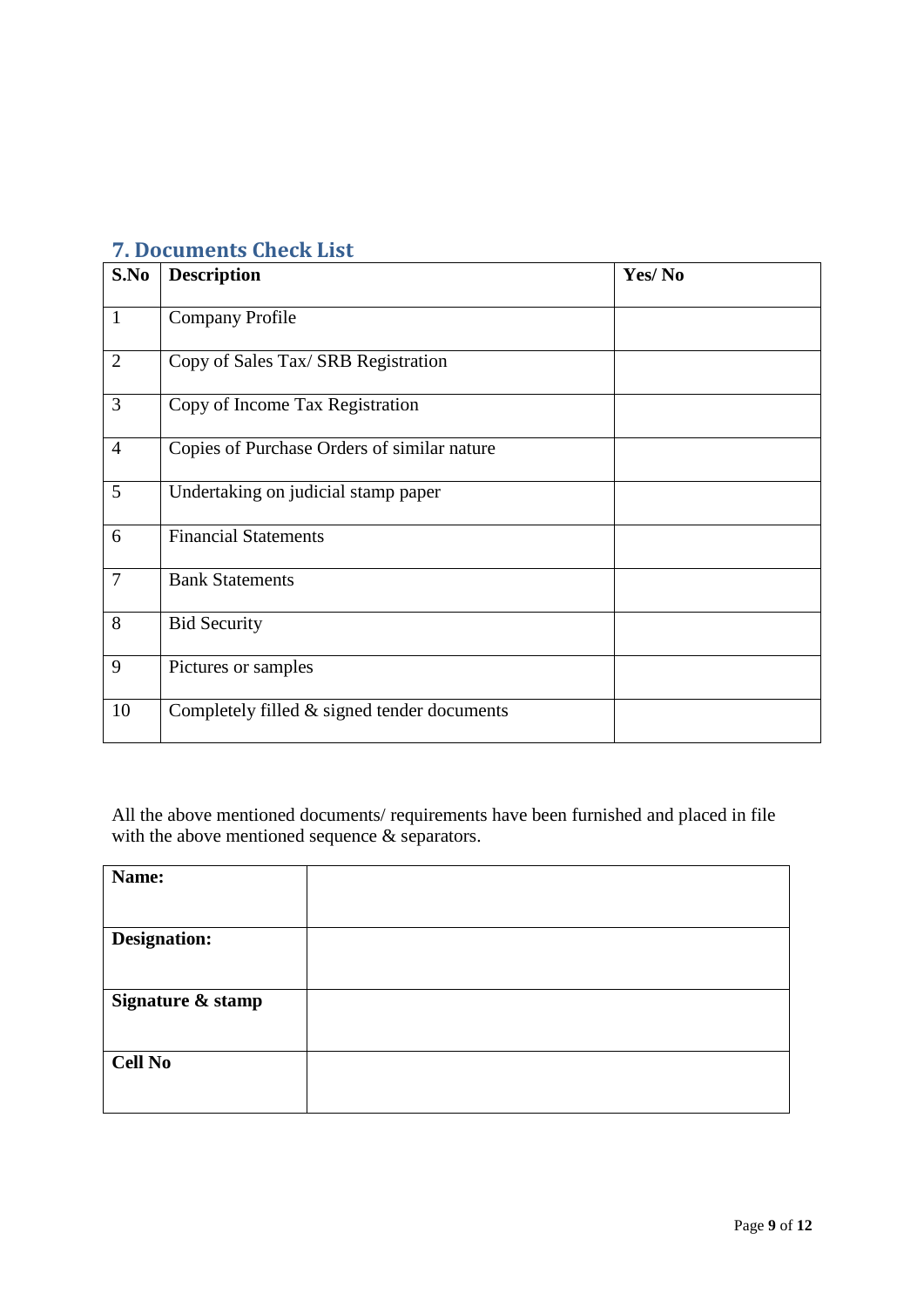## <span id="page-9-0"></span>**8. Contact Details of Company**

| Name & cell number of Representative of company        |  |
|--------------------------------------------------------|--|
| who will present the technical proposal to Procurement |  |
| Committee of Sindh High Court.                         |  |
| (Your Representative should have complete knowledge    |  |
| of tender documents & product.)                        |  |
| Name of contact Person & cell number for delivery of   |  |
| product                                                |  |
| Name of contact Person & cell number for receiving of  |  |
| purchase order                                         |  |
| Name of contact Person & cell number of Accountant of  |  |
| Company                                                |  |
| Name of contact Person & cell number of Legal          |  |
| <b>Advisor of Company</b>                              |  |
| <b>Address</b>                                         |  |
|                                                        |  |
| Sales Tax Registration/ SRB No.                        |  |
|                                                        |  |
| National Tax No.                                       |  |
|                                                        |  |
| Telephone No.                                          |  |
|                                                        |  |
|                                                        |  |
| Fax No.                                                |  |
| E-mail                                                 |  |
|                                                        |  |
| Banker's Name and Contact Details                      |  |
| <b>Bank Account Number</b>                             |  |
|                                                        |  |
| <b>Title of Bank Account</b>                           |  |
|                                                        |  |
|                                                        |  |

### Stamp & Signature

| Name:               |  |
|---------------------|--|
|                     |  |
| <b>Designation:</b> |  |
|                     |  |
| Signature & stamp   |  |
|                     |  |
| <b>Cell No</b>      |  |
|                     |  |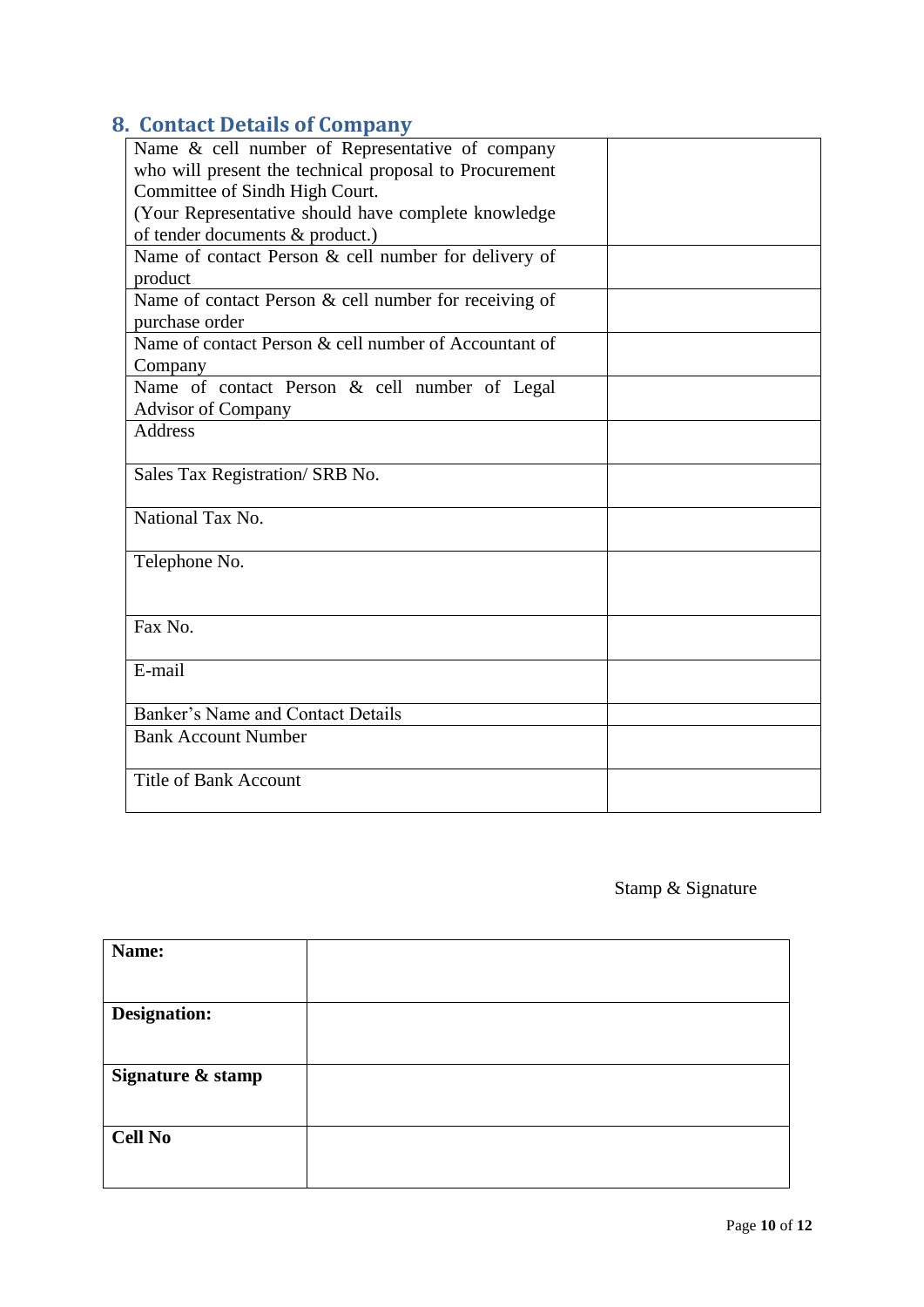#### <span id="page-10-0"></span>**9. Sample of Proposal Submission Form:**

To be printed on the letter head of firm.

| Tender Reference No.04                                                             | Dated |                    |
|------------------------------------------------------------------------------------|-------|--------------------|
| Name of Contract:                                                                  |       |                    |
| The Learned Registrar,<br>Sindh High Court,<br>Karachi.                            |       |                    |
| Dear Sir.                                                                          |       |                    |
| We, the undersigned, offer to provide our services for "<br>sealed in an envelope. |       | $\cdots$ as a Bid, |

We understand you are not bound to accept any Proposal you receive and reserves the right to accept or reject any offer and to annul the bidding process and reject all proposals without assigning any reason or having to owe any explanation whatsoever.

The decision of Purchase Committee shall be final and cannot be challenged on any ground at any forum and the Purchase Committee will not be liable for any loss or damage to any party acting in reliance thereon.

Sincerely,

| Name:               |  |
|---------------------|--|
|                     |  |
| <b>Designation:</b> |  |
|                     |  |
| Signature & stamp   |  |
| <b>Cell No</b>      |  |

#### <span id="page-10-1"></span>**10. Sample of Articles of Agreement:**

**This Agreement** made this \_\_\_\_\_\_\_\_\_ day of \_\_\_\_\_\_\_ 2018, by and between the Sindh High Court, Karachi, Sindh, including his successors in office and Assignees / Agents, acting through the learned Registrar, hereinafter called the "**SHC**", of the one part,

**And** M/s\_\_\_\_\_\_\_\_\_\_\_\_\_\_\_\_\_\_\_\_\_\_\_\_\_\_\_\_\_\_\_, located at \_\_\_\_\_\_\_\_\_\_\_\_\_\_\_\_\_\_\_\_\_\_\_\_\_\_\_\_\_\_\_\_\_\_\_\_\_, hereinafter called the "**Contractor**" which expression shall include their successors, legal representatives of the second part.

Whereas the **SHC** requires supply of **the analyzing and supply and whereas the Contractor** has agreed to supply, the said items valued at **Rs.\_\_\_\_\_\_\_\_\_\_\_\_\_** and words (\_\_\_\_\_\_\_\_\_\_\_\_\_\_\_\_\_\_\_\_\_\_\_\_\_\_\_\_\_\_\_\_\_\_\_\_\_\_\_) as per Purchase Orders, subject to the terms and conditions set forth, hereinafter, which have been accepted by the **Contractor**.

#### **Now this Agreement witnesses as follows:**